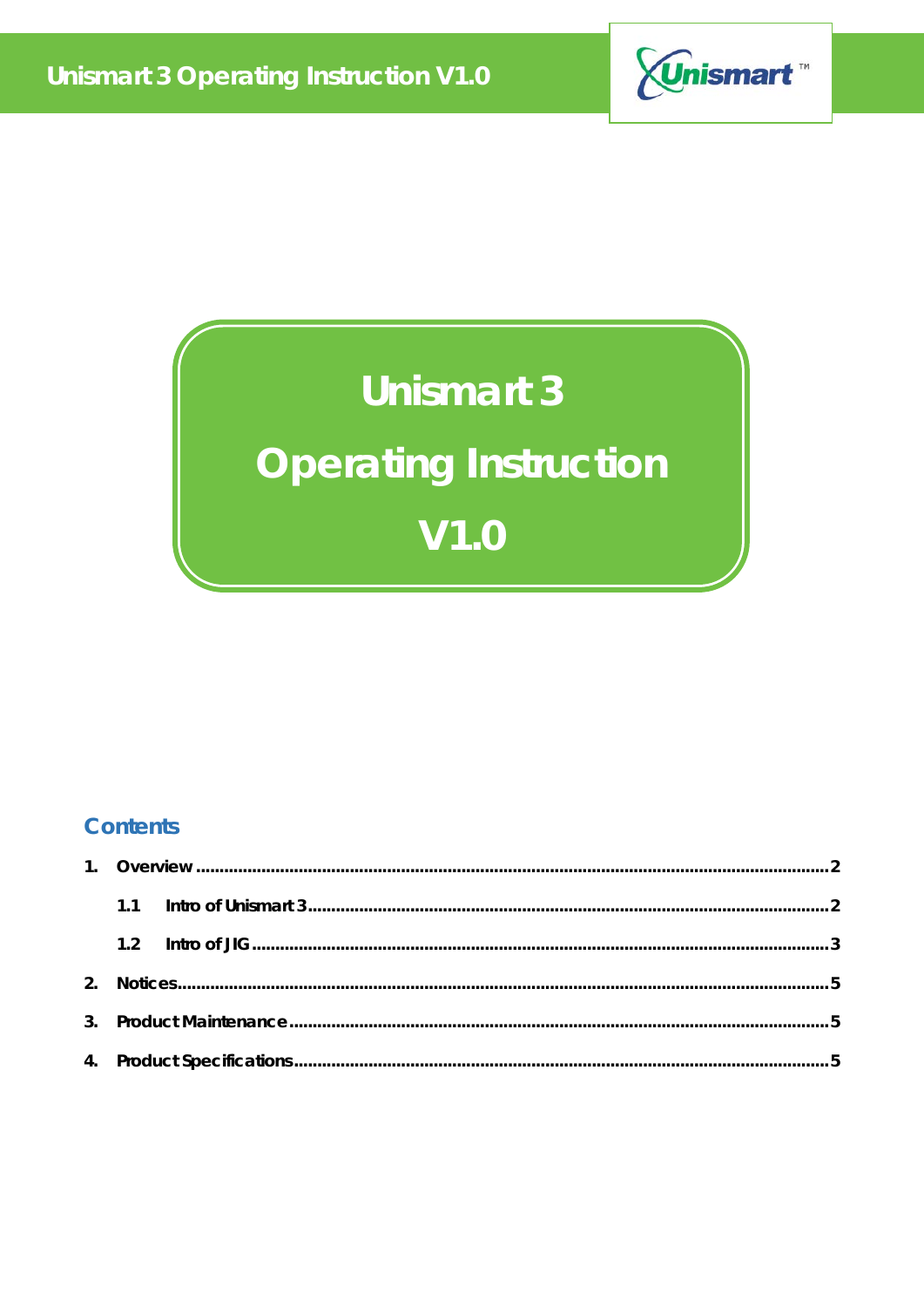



### **1. Overview**

### **1.1 Intro of Unismart 3**



©2017-2018 APEX MICROELECTRONICS CO., LTD. ALL RIGHTS RESERVED. All brand names & trademarks are the properties of their respective holders and used for descriptive purposes only.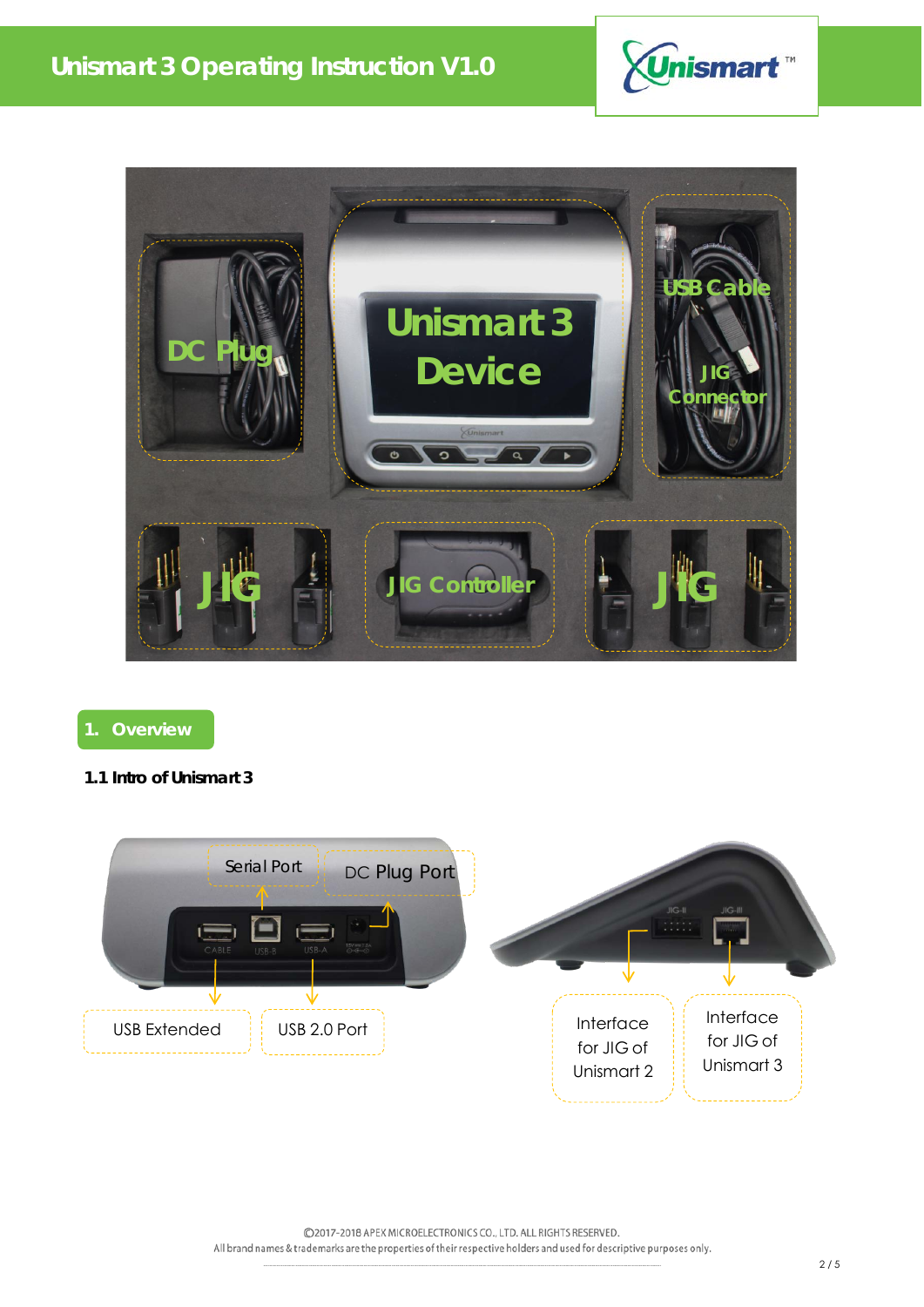



### **1.2 Intro of JIG**

 Consist of JIGs and JIG Controller, each JIG corresponding with different chips. One JIG Controller can match up with different JIGs.

> JIGs can be replaced by pulling and plugging from the JIG Controller.



JIG Controller JIG JIG Connector

### **1.2.1 JIG Instruction**

Make sure that the JIG groove is aligned with the ribs inside of JIG controller and then connect them together.

Press the JIG down until the left and right sides of the buckle to bounce. And make sure that the buckle has been stuck with Controller's groove.



©2017-2018 APEX MICROELECTRONICS CO., LTD. ALL RIGHTS RESERVED. All brand names & trademarks are the properties of their respective holders and used for descriptive purposes only.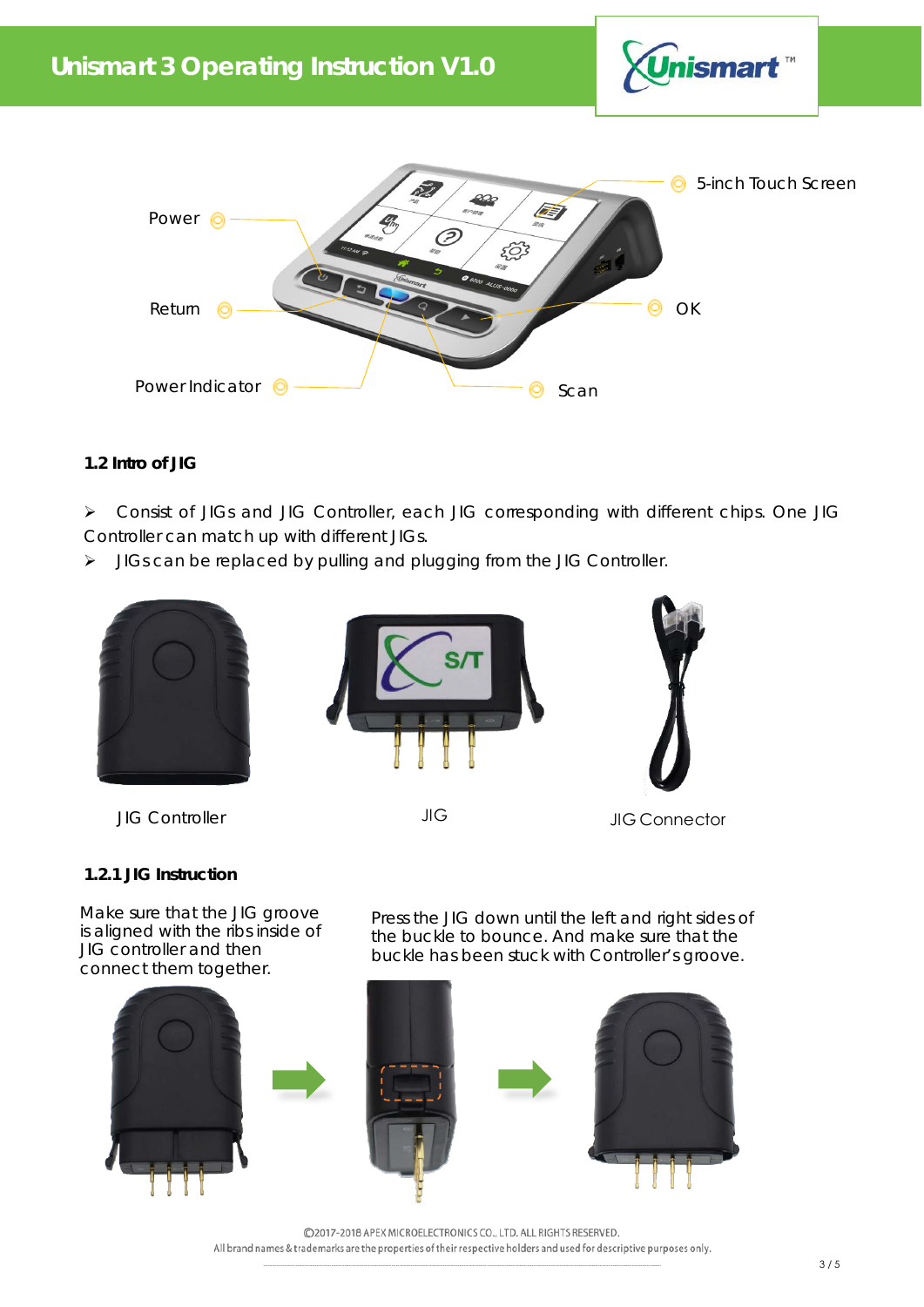### **Unismart 3 Operating Instruction V1.0**



### **1.2.2 JIG operation tips**

In the replacement of the JIG, it will be popped up by pressing the buckles on both sides of the JIG at the same time.



When pulling the JIG connection line, it is required to press the buckle until the Registered Jack is loosened.



### **1.3 Power on/off**

①As the figure shown below, connect the Unismart 3 device with the power adapter as well as the JIG.



 $\mathcal{D}$  for 2 seconds until the indicator turn blue, the device will all the indicator turn blue, the device will enter into the following interface after waiting for 20 seconds.

| Đ<br>۰<br><u> ၃.</u><br>$\bullet$<br>产品 | 客户管理 | Ŧ<br>资讯                 |
|-----------------------------------------|------|-------------------------|
| 申请点数                                    | 帮助   | 设置                      |
| 11:12 AM 令                              |      | <b>1</b> 6000 ALUS-0000 |

**③Power off: Long press the button**  $\bigcup$  **for 5 seconds until the power off prompt appears in the** interface.